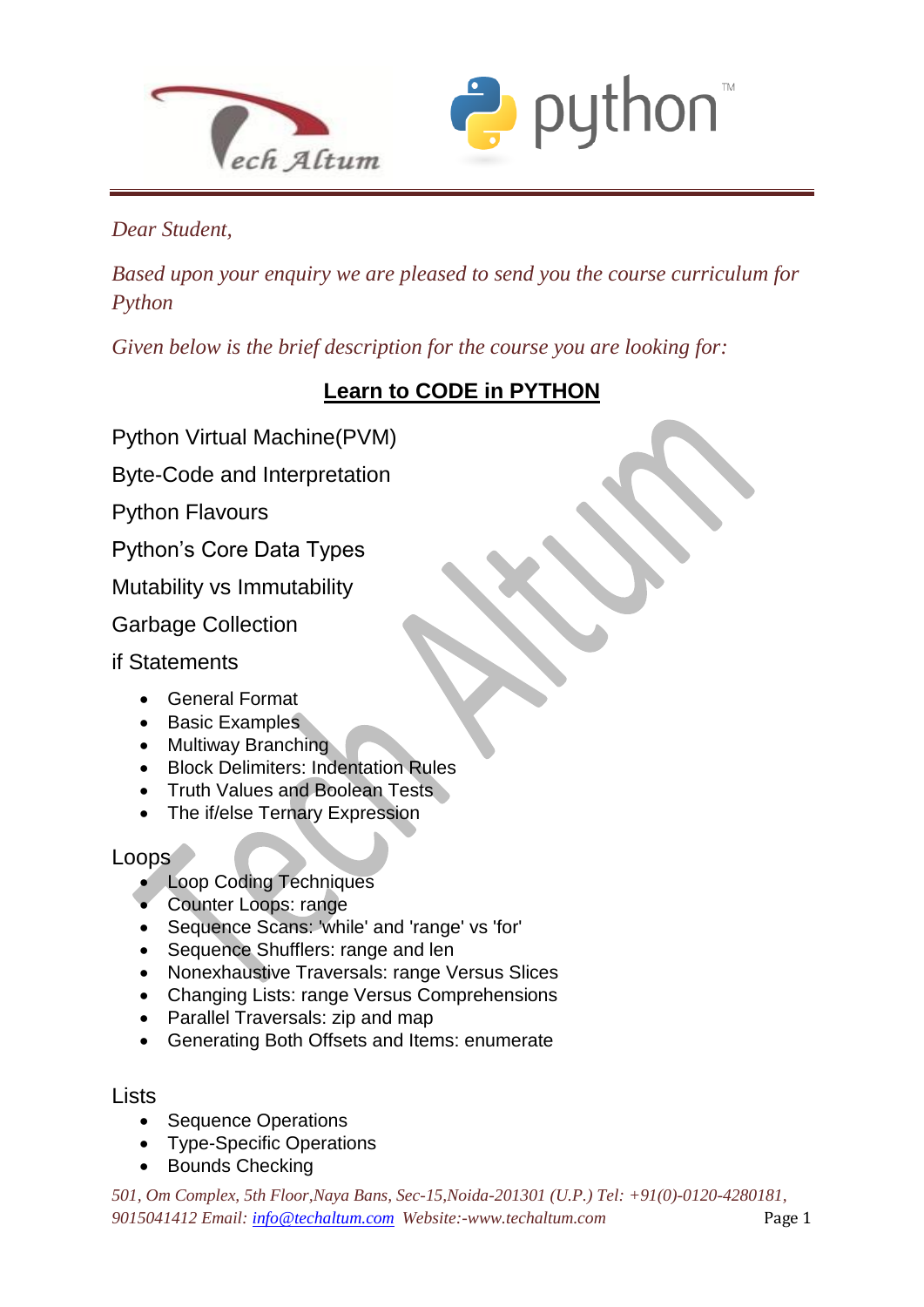



• Nesting

 $\overline{a}$ 

- Comprehensions
- List Iteration and Comprehensions
- Indexing, Slicing, and Matrices
- Changing Lists in Place

#### **Dictionaries**

- Mapping Operations
- Nesting Revisited
- Missing Keys: if Tests
- Sorting Keys: for Loops
- Iteration and Optimization
- Mapping Operations
- Nesting Revisited
- Merging dicts
- **•** defaultdict
- ordered vs unordered dict

#### **Tuples**

- Why Tuples?
- Operations on Tuples
- Slicina

#### Sets

- Update
- Discard
- Union
- Intersection

#### Files

- Binary Bytes Files
- Unicode Text Files
- Comma-separated Values(csv) files
- JSON
- XML files
- Context Manager 'with'

## Numeric Type Basics

- Numeric Literals
- Built-in Numeric Tools
- Python Expression Operators
- Numbers in Action

*501, Om Complex, 5th Floor,Naya Bans, Sec-15,Noida-201301 (U.P.) Tel: +91(0)-0120-4280181, 9015041412 Email: [info@techaltum.com](mailto:info@techaltum.com) Website:-www.techaltum.com* Page 2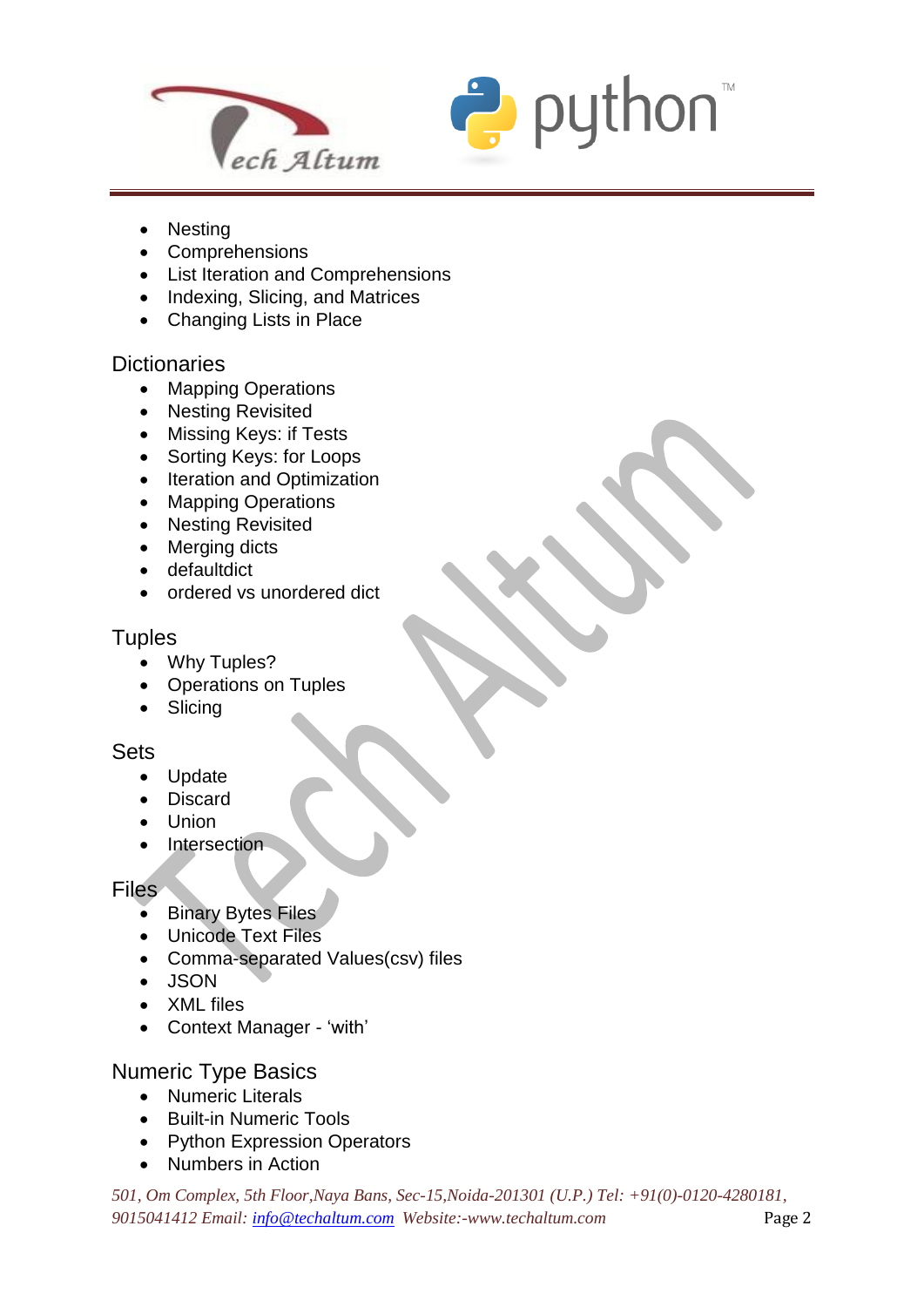



- Variables and Basic Expressions
- Numeric Display Formats
- Comparisons: Normal and Chained
- Division: Classic, Floor, and True
- Integer Precision
- Complex Numbers
- Hex, Octal, Binary: Literals and Conversions
- Other Built-in Numeric Tools

#### Other Numeric Types

- Decimal Type
- Fraction Type
- Booleans

#### **Strings**

 $\overline{a}$ 

- Operations on a string
- Indexing and Slicing
- String Conversion Tools
- String Methods
- Method Call Syntax
- Methods of Strings
- String Method Examples: Changing Strings II
- String Method Examples: Parsing Text
- Other Common String Methods in Action
- The Original String Module's Functions

#### String Formatting Expressions

- Formatting Expression Basics
- Advanced Formatting Expression Syntax
- Advanced Formatting Expression Examples
- Functions
- Scopes and Nested Functions
- Recursive Functions
- lambda functions
- Generator Functions: 'yield' vs 'return'
- \*args & \*\*kwargs
- Closures
- Decorators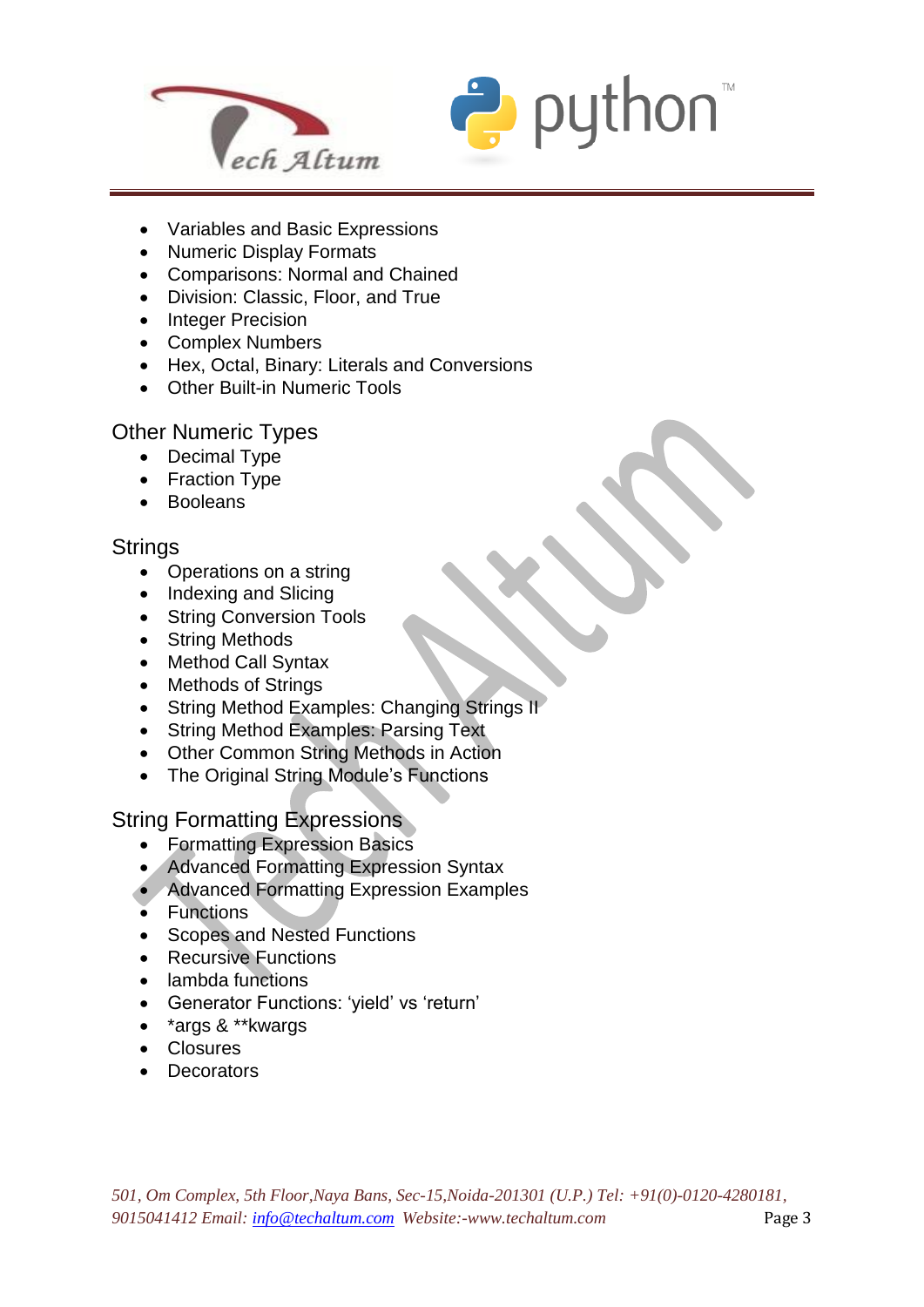



#### Regular Expressions

're' module

 $\overline{a}$ 

- character class
- Quantifiers
- search()
- match()
- grouping of matched patterns
- regex Compilation

#### Modules and Packages

- Module Creation
- Module Usage
- The import Statement
- The from Statement
- The from \* Statement
- Mixed Usage Modes: name and main
- Command line arguments
- argparse module
- packages
- 'itertools' module
- 'collections' module
- importing and using modules such as 'sys', 'os', 'random'
- etc.
- datetime module
- timeit module

## Object Oriented Programming(OOPS)

- Classes and Objects
- Constructor and new()
- Destructor
- semi-private and private members
- Operator Overloading
- Static and Class Methods
- '@property' getters and setters
- Inheritance
- super() method

#### Exception Handling

- Adding the code into an exception block
- raising Exceptions
- Handling exception classes

*501, Om Complex, 5th Floor,Naya Bans, Sec-15,Noida-201301 (U.P.) Tel: +91(0)-0120-4280181, 9015041412 Email: [info@techaltum.com](mailto:info@techaltum.com) Website:-www.techaltum.com* Page 4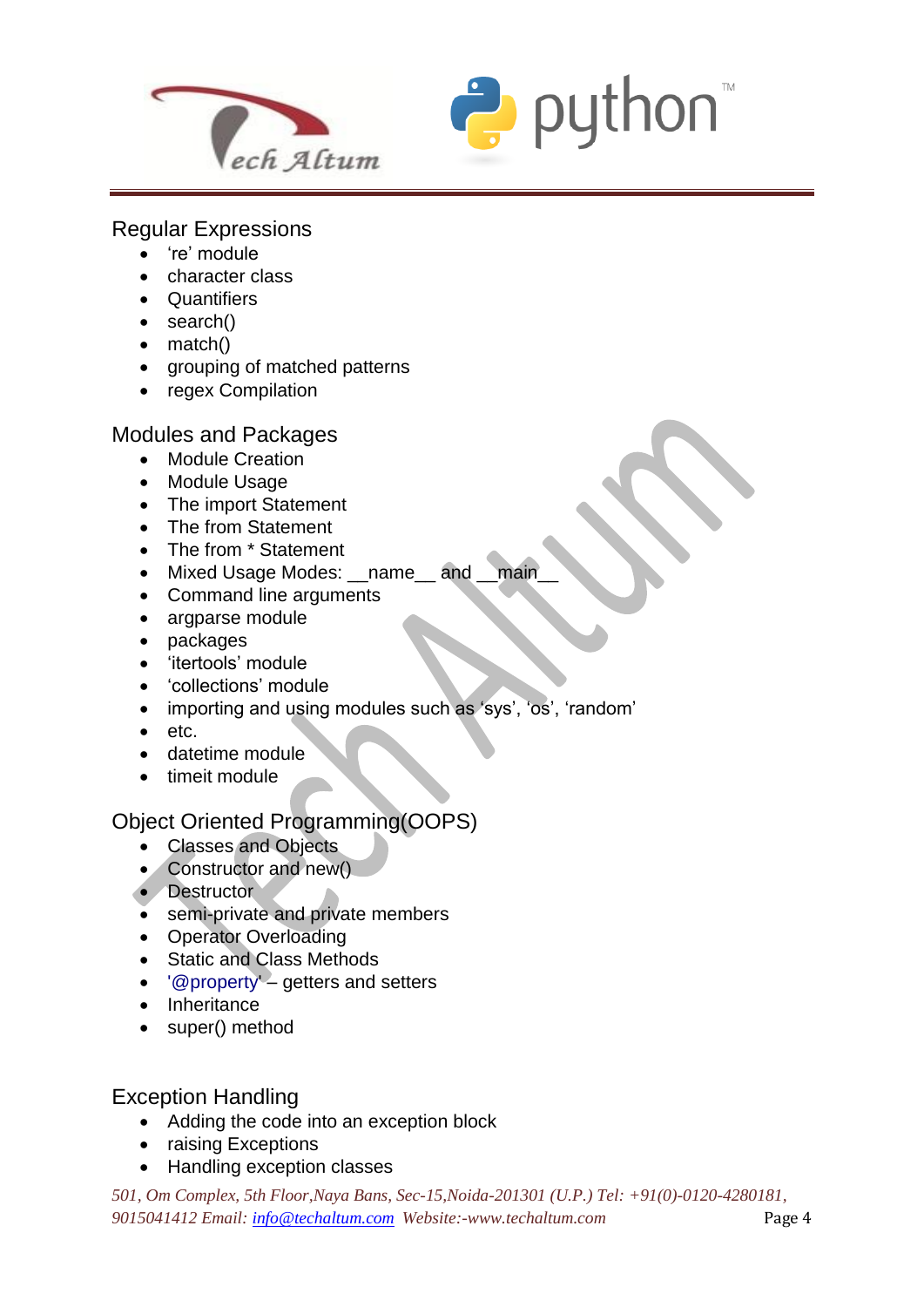



- 'else' and 'finally'
- built-in exception classes
- OS exceptions
- Warnings

 $\overline{a}$ 

- exception traceback
- Exception Hierarchy

#### **ADVANCED SECTION**

Desktop Application Development using **PyQT5 GUI** Library

- package installation using 'pip'
- QApplication
- QmainWindow
- QWidget
- PyQt5 Widgets

#### Qlabel, QlineEdit, Qsplitter etc.

- PyQt5 Containers
- Layouts
- Form Layout
- Horizontal and Vertical Layout
- Grid Layout
- Signals and Slots
- MVC(Model View Controller Framework)
- Model based Views
- Item based Widgets
- QstandardItemModel
- QstandardItem
- QlistView
- QtreeView
- Menus and Dialogs
- MessageBox
- Mutithreading(QThread)
- Single tasking
- Multitasking
- Process vs Thread
- Creating Thread
- ProgressBar